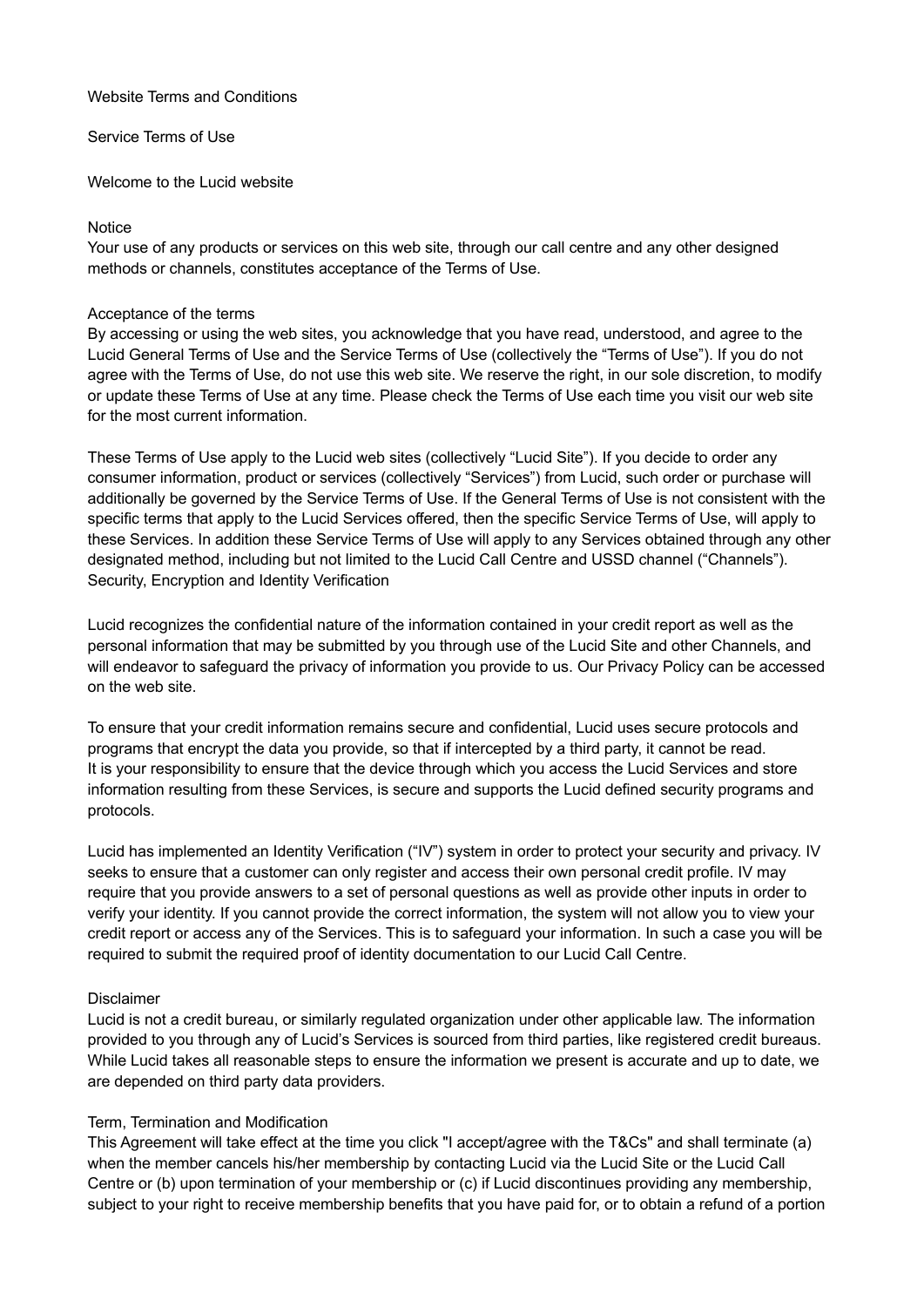of your payment; or (d) for any reason at any time at Lucid's sole discretion. It is important to note that even if a customer does not have an active Service, they are still considered a member.

The Services shall not be used in a manner that defrauds or otherwise abuses the credit reporting or credit scoring systems. Lucid has the right to suspend or terminate your use of any Services or access to the Lucid Site or Channels, if we, in our sole discretion, determine that through your use of the Services, you have abused the credit reporting, credit scoring or any systems relating to the Services we provide. By accepting the Terms of Use, you agree that Lucid will not be liable to you – or any third party - if Lucid suspends or terminates your access for this reason.

Lucid may from time to time change these Terms of Use or any feature of the Services, and/or the Lucid Site and Channels - including eliminating or discontinuing any content or feature of the Lucid Site or Channels, restricting the hours of availability, or limiting the amount of use permitted - by posting notice before the modification takes effect. All changes shall be effective immediately upon posting of such notice. If you use the Lucid Site and/or Channels after such notification, you agree to be bound by all of the changes. You are expected to review the Site periodically to ensure familiarity with any posted notices of modification.

#### Registration and Verification

If you decide to register on our Site or Channels, to access any Services, you may be required to provide personal information, and select a user name and password. You agree to provide accurate information in your registration and not to share your password with third parties. You agree not to impersonate another person or to select or use a user name or password of another person. You agree to immediately notify Lucid of any unauthorized use of your account and of any loss, theft or disclosure of your password. Failure to comply with these requirements shall constitute a breach of these Terms of Use and shall constitute grounds for immediate termination of your Lucid account and your right to use the Lucid Site. Online access to consumer credit report information is subject to verification of the identity of the user using our IV system. We reserve the right, at our sole discretion, to suspend or cancel any accounts that we believe are, or were involved in fraudulent activities.

You hereby agree that all orders and any other communications which purport to originate from you, or a person who had authority to act on your behalf in respect of such order or communication, or an information system programmed by or on your behalf to operate automatically (collectively "the Originator") and which are sent to Lucid electronically and which may (as a result of interception, equipment malfunction, the distortion of communication links or any other reason whatsoever) be different from the instructions actually sent or given, or may not have been given by you at all, shall be deemed to have been given by the Originator in the form actually received by Lucid and you will be bound by such communication with no liability of whatever nature attaching to Lucid in regard thereto.

You waive any rights you may have or obtain against Lucid arising directly or indirectly from any loss or damage of whatsoever nature which you may suffer as a result of the fact that Lucid acts on your orders or communications, or orders communications that purport to emanate from you and you indemnify Lucid against all and any claims, liabilities, losses, costs, fines, damages and expenses, arising as a result of the fact that we acted on your instructions/orders or instructions/orders which purport to emanate from you.

#### Vouchers

If you have received a voucher to access any Services, such voucher entitles you to receive the designated Services for the specified period at no cost to you and pursuant to the terms applicable to the voucher. The Services will not automatically be renewed at the end of the subscription period and you will not automatically be charged for any renewal of the Services. If you wish to continue the Services after the end of the subscription period, you will need to purchase the Services at the then-market rate.

Memberships and Subscriptions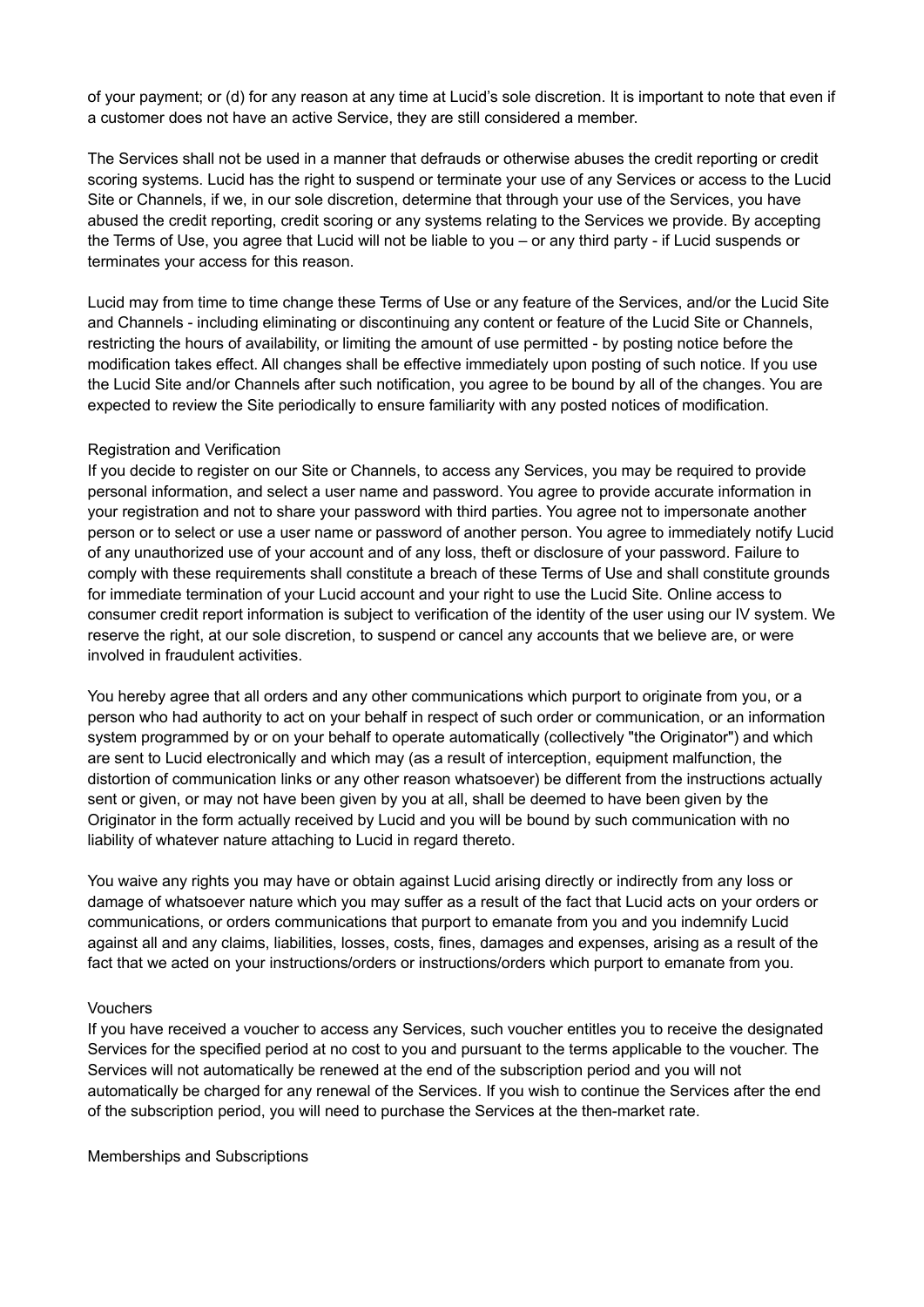When you purchase any fixed term Lucid Service, your Service will continue for the given fixed period, where after it may continue on a month to month basis. Upon the expiration of the fixed period, you may opt to cancel it at any time by providing Lucid with 30 days' written notice.

#### Calculators and Educational Tools

If the Services selected by you include the Educational Tools, you may have access to Calculators, Simulators, Analysis Tools, Reports and Statistics (the "Educational Tools") for educational purposes, which may (for example) allow you to analyze your debt, view your debt breakdown and see how you compare to the rest of the Lucid population.

These Educational Tools provide estimates and are intended for your personal and educational use only. The tools are not intended to provide financial advice or any assurance of approval for credit. Lucid and its subsidiaries/affiliates make no representations or warranties, nor provide any guarantees, with regards to the use if these tools.

In order to provide some of the Educational Tools to you, your personal information or data may be recorded or stored in the Educational Tools. The information that you enter into the Educational Tools does not impact your credit score(s) and will not be used for any purpose other than supplying the Educational Tools and Services to you.

#### Accuracy of Scores, Benchmarking and use of Credit Tools

When accessing the Services, your personal credit profile may be compared or benchmarked against industry and/or other averages. These scores and benchmarks are calculated based only on information that is available to Lucid or which is provided by you and Lucid can therefore not warrant the accuracy of the information. Should any information on your credit report be incorrect, you may dispute the information by contacting Lucid's Call Centre.

Lucid does not approve or decline you for credit. All credit assessments are done by the credit provider based on the requirements set out in the National Credit Act, their internal risk criteria as well as the information supplied by you and/or other information available to them. Any credit score or debt rating provided by Lucid is therefore only an indicator and does not mean that you will automatically be approved or declined for credit.

#### Confirmation of orders and conclusion of the transaction

By placing an order for the Services, you agree that Lucid may deliver the information you ordered telephonically, by email, facsimile or SMS, using the contact information you provided in the application form. You hereby agree that Lucid may before or after delivery send you electronic communications relating to your order and/or the Services offered via the Lucid Site or Channels, from time to time. As part of you registering and ordering Services through the Lucid Site or Channels you will be prompted to subscribe to Lucid's marketing communications. These communications are designed to provide educational content as well as notifications and offers related to Lucid's services. By agreeing to these communications you give us permission to provide this communication to you on an ongoing basis. You may opt-out of these communications at any time using the "unsubscribe" links provided in the communication.

#### Lucid Mobile

The Services may include features and services that are available to you, and delivered by us, through your mobile phone. These features may include, without limitation, the ability to upload service content to your mobile phone, receive service messages on your mobile phone, and/or download applications to your mobile phone (collectively, "Lucid Mobile"). Standard messaging, data and other fees may be charged by your carrier to utilize Lucid Mobile. Fees and charges will appear on your mobile bill or be deducted from your prepaid balance. Your carrier may prohibit or restrict certain features of Lucid and certain features may be incompatible with your carrier or mobile device. Contact your carrier with questions regarding these issues. If you access the Services through a mobile device or download a Lucid application to your mobile device, you hereby agree that Lucid Mobile may send communications to your mobile device. You also agree that,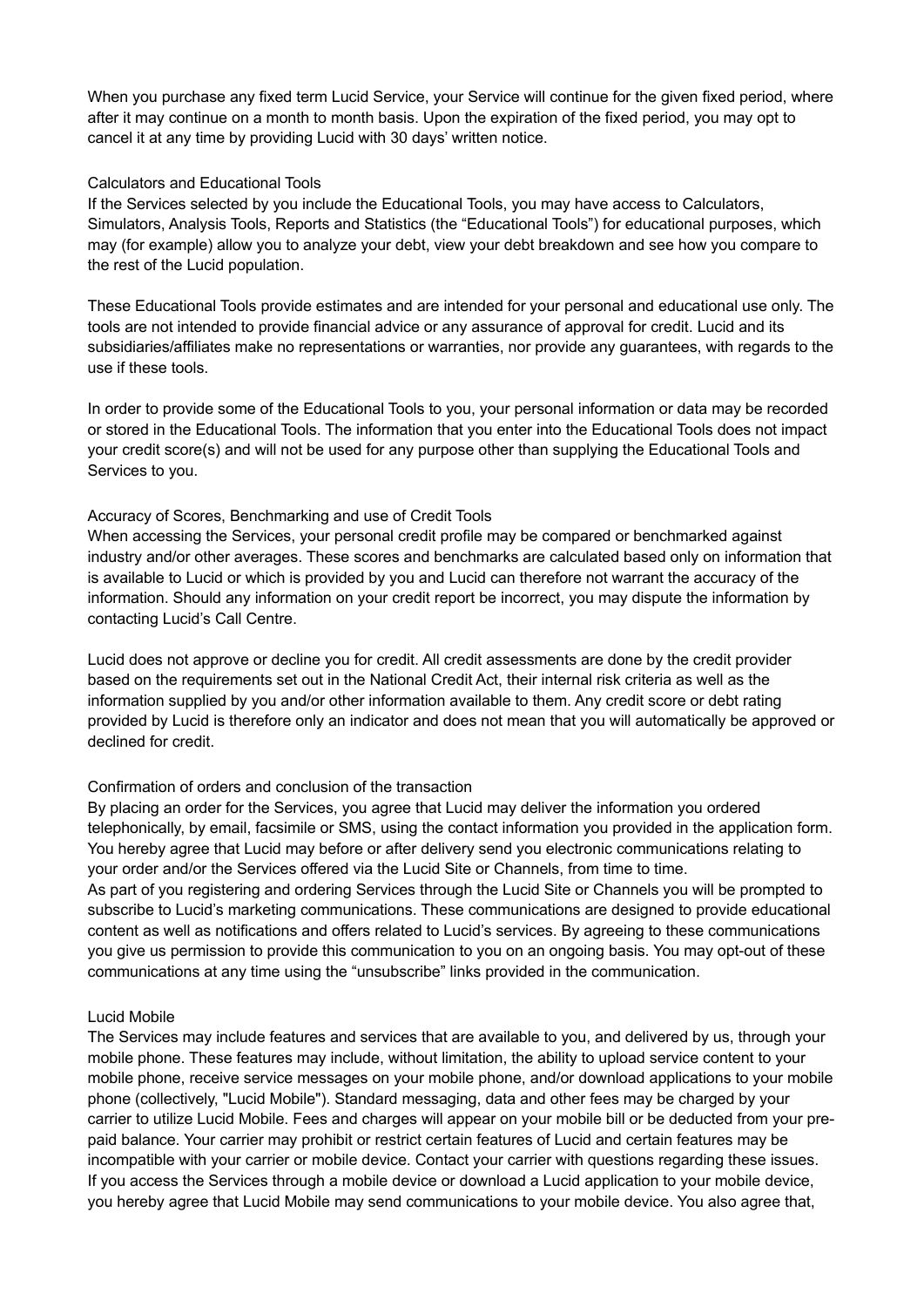we may collect information related to your use of Lucid and its Services. If you have registered for Lucid Mobile, you agree to notify Lucid of any changes to your mobile number and update your account to reflect any such change. You understand that if you change your mobile number or email address and you have signed up to receive alerts or other information via text or email, that you will not receive such information unless and until you update your mobile number or email address in your account settings. Lucid has no control over the mobile carrier network and cannot guarantee that you will receive all alerts. We recommend that you sign in to your online account at least once per month to ensure that you receive all alerts. Use of voice recordings, voice files and voice prints

When you register to use the Services, you may have the option to enroll your voice to use as your password to access the Services in future. These voice recordings, voice files and voice prints will be owned and stored by our third-party service provider (the "TPS") and form part of their data assets and intellectual property. These voice recordings, voice files and voice prints will be used only in respect of Lucid Services as a means to verify your identity in an effort to ensure the detection and prevention of identify fraud. Should you elect to enroll your voice as part of the registration process, you consent to:

• the collection, processing and storing of your voice files, voice prints and identity information by Lucid's TPS;

• access by Lucid to the TPS database of voice files and/or voice prints to authenticate your identity each time you wish to access the Services;

• Lucid periodically requesting updated information from you to ensure the maintenance of the correctness of your information; and

• Lucid retaining the information for as long as may be necessary for us to provide our authentication and verification services to you.

You may in the future have the option to consent to your voice print being used by other commercial organizations, who are clients of our TPS, to verify your identity when interacting with those commercial organizations.

# Application Process for Services (excluding the USSD service)

Lucid may allow you to apply for the Services (i) by telephone, (ii) on the Lucid Site, or (iii) by any other Channel or method that Lucid expressly permits. Not all Services will be available on any of the given methods. In order to apply and receive one or more Services, you must provide us with the full and accurate personal information that we require and for which personal information you are required to keep updated. By using the Services, you agree to be bound to these Terms of Use. On receipt of your application form, Lucid will takes such steps, as it deems necessary, to evaluate your application and to verify whether you have provided Lucid with complete and accurate information about yourself, where applicable your banking information for billing and payment purposes, and that insofar as you are requesting Lucid to provide you with personal and/or business credit profiles, the information contained in the application form pertains to you personally.

The application process will not be completed before you have been given the opportunity to review the entire transaction and correct any mistakes, or to withdraw from the transaction completely. By clicking on the "I accept/agree with the T&Cs " button, or similar acceptance act on other methods or Channels, you are deemed to have submitted an offer to subscribe to the Services, and you will not be able to cancel the order thereafter unless Lucid expressly agrees thereto. Given the nature of the Services, you understand that once you receive the information/data requested in your order, you will have no right to cancel the order or attempt to rely on a "cooling-off" period as the Services will already have been rendered by Lucid and consumed by you.

# Price Modifications

Lucid may from time to time review the prices that we charge for the Services and update them. You will be notified of any pricing changes.

# Payment for Services (excluding the USSD service)

You agree to pay Lucid the fees stipulated on the website as the price for the Services ordered. You hereby agree that, without agreement being reached with Lucid in circumstances where just cause exists, Lucid will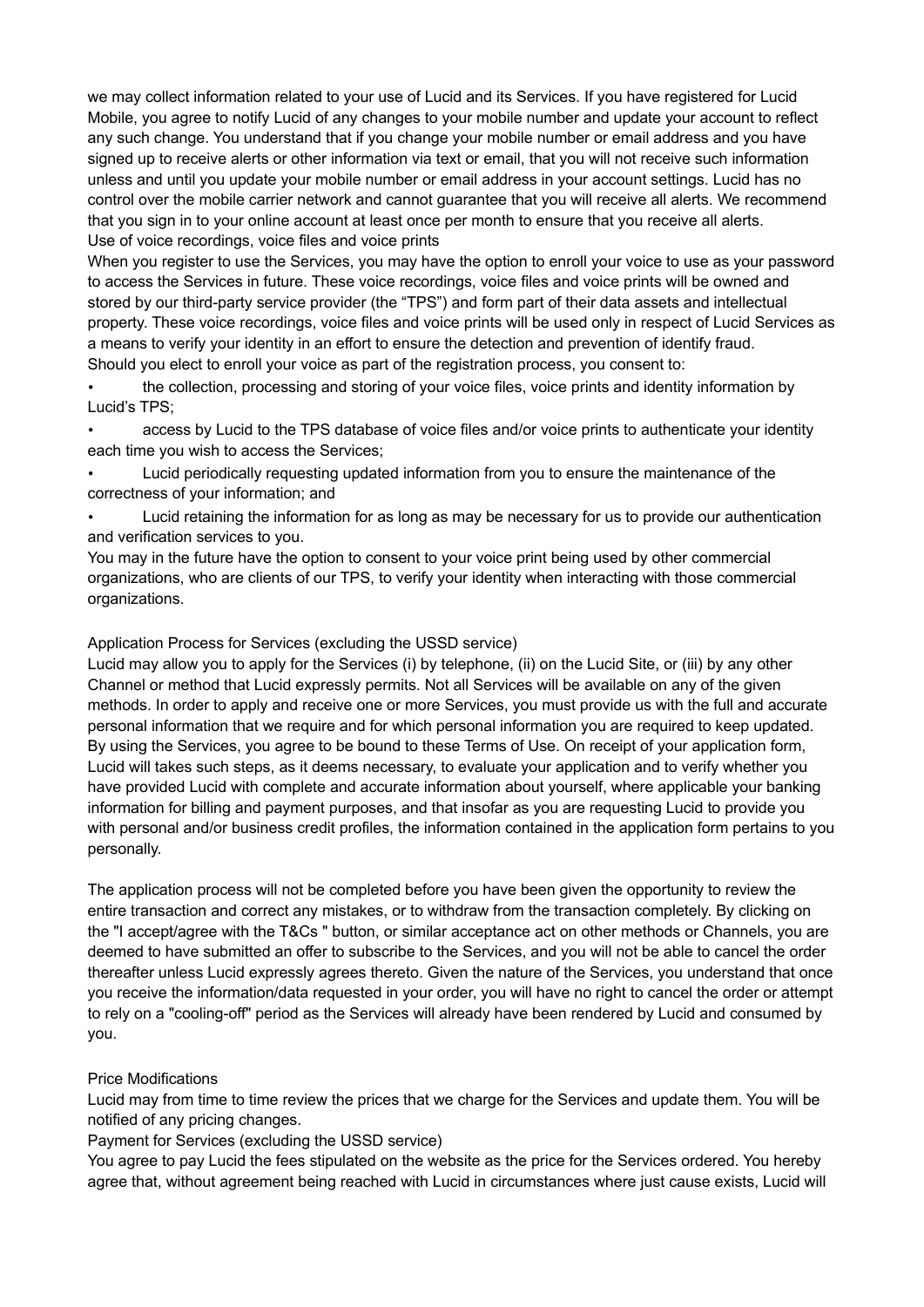not be obliged to refund any payment made by you, nor shall you be entitled to reverse such payment, for any reason whatsoever, including your failure to pass Lucid's verification processes.

The following payment options are available to you:

| Credit Card /Debit Card /Cheque<br>Card | By selecting this option you<br>authorize Lucid to charge the<br>payment for such fees to the card<br>indicated, using the card<br>information provided in your<br>application form, effective from the<br>date of receipt of your order by<br>Lucid.<br>You will receive your product or<br>service once payment has been<br>confirmed. It may take up to four or<br>more business days for the<br>transaction to clear.<br>For purchase of fixed term and<br>recurring subscription Services,<br>your banking details will be stored<br>by our third party payment provider<br>for the purposes ongoing billing and<br>payment, in order to provide the<br>agreed uninterrupted Services. |
|-----------------------------------------|---------------------------------------------------------------------------------------------------------------------------------------------------------------------------------------------------------------------------------------------------------------------------------------------------------------------------------------------------------------------------------------------------------------------------------------------------------------------------------------------------------------------------------------------------------------------------------------------------------------------------------------------------------------------------------------------|
| Debit Order                             | If selecting this option, you<br>authorize Lucid to debit the<br>payment for such fees from the<br>account indicated, using the<br>account information provided in<br>your application.<br>You will receive your product or<br>service once payment has been<br>confirmed. It may take up to four or<br>more business days for the<br>transaction to clear.<br>For purchase of fixed term and<br>recurring subscription Services,<br>your banking details will be stored<br>by our third party payment provider<br>for the purposes ongoing billing and<br>payment, in order to provide the<br>agreed uninterrupted Services.                                                               |

Lucid is not responsible for any overdraft/over-the-limit charges, bank fees or payment failure fees, triggered by your order being processed successfully or unsuccessfully.

Pricing, Refunds and Non-Delivery of USSD Services

Pricing for products obtained through the USSD service is inclusive of VAT and are subject to change from time to time without notice. SMS costs included in the product cost. Premium SMS rates apply. Free SMS' and bundle SMS' do not apply.

The pricing for the relevant product will (as applicable) be deducted from, or charged to your cellphone account immediately upon your submission of the relevant product short code together with your ID number via your cellphone. Given the nature of the USSD service, you understand that once you receive the information/data requested in your order, you will have no right to cancel the order or attempt to rely on a "cooling-off" period as the service/s will already have been rendered by Lucid, and consumed by you.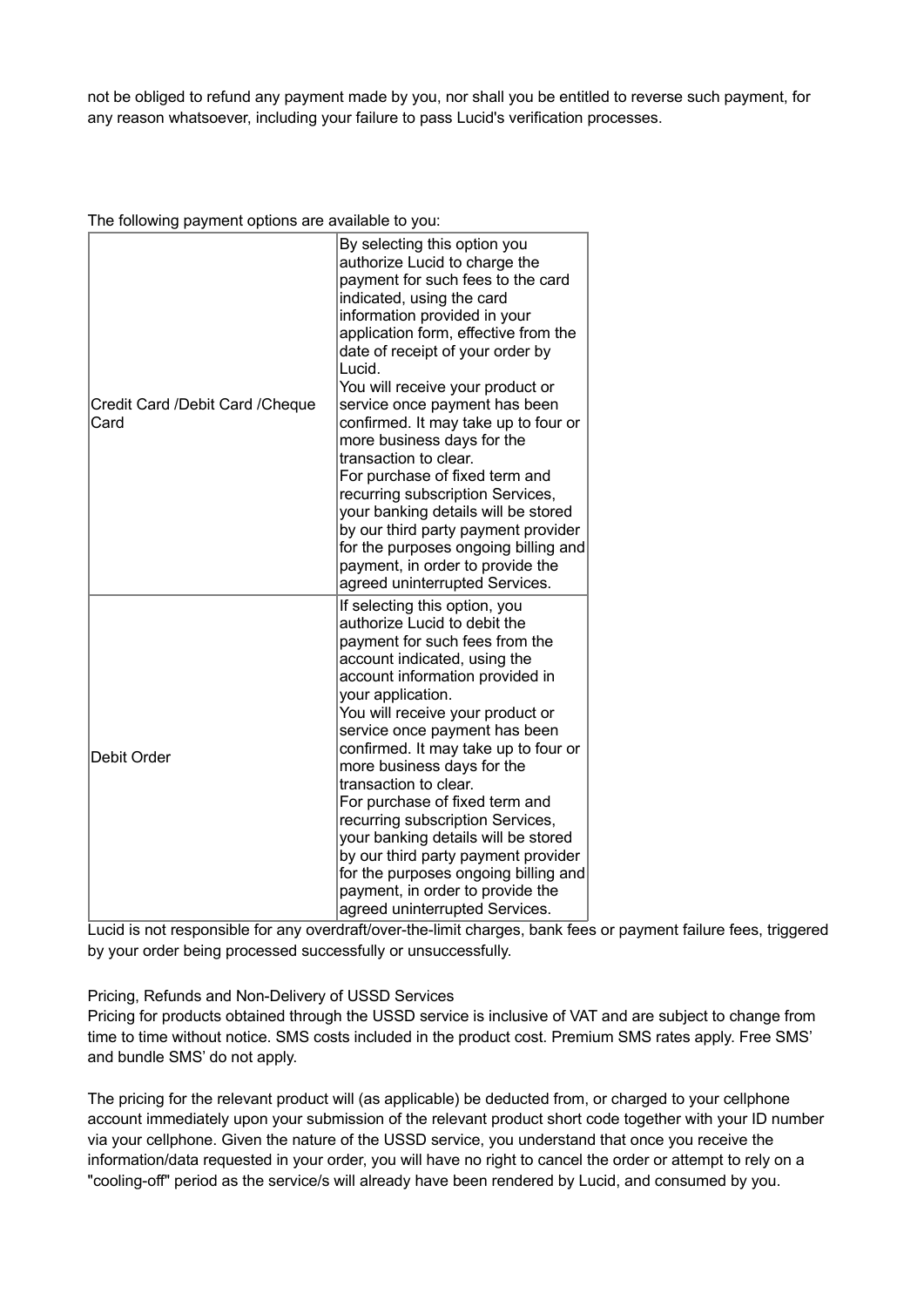Notwithstanding the above, refunds may be authorized in certain circumstances and must be requested through the following process:

call the Lucid Call Centre;

• provide the Lucid Call Centre agent with the cellphone number that was used to request a USSD product as well as your name and surname;

• your query will be escalated to Lucid's USSD service provider to establish whether the refund request is valid;

• the investigation into the refund request will take two working days; and

• once resolved, Lucid will contact you to advise you on the outcome of the refund request. Please note that refunds may be only possible where justified circumstances for a requested refund exist (i.e. where there has been any degree of fault related to the USSD service). Lucid will, together with its USSD service provider, consider each request on a case by case basis to determine whether the request for the refund is justified.

In the event that you do not receive the USSD product you requested and paid for, the resend function is available to registered consumers only and is available through the USSD service. You will only have two attempts to attempt to receive your product with this function. Should this not be successful please contact the Lucid Call Centre.

# Authorisation and Consent to Process Personal Information

We comply with the National Credit Act, 2005 (No.34 of 2005) ("NCA"), the Protection of Personal Information Act, 2013 (No. 4 of 2013) ("PoPIA") and the principles outlined in Sections 50 and 51 of the Electronic Communications and Transactions Act, 2002 (No.25 of 2002) which govern your right to having your personal information kept private.

"Consumer Credit Information" means consumer credit information as defined in Section 70 of the NCA; and "Personal Information" means personal information as defined in Section 1 of the PoPIA. You will be asked to provide your Personal Information when registering, accessing or using any Services.

Confidentiality of your Personal Information is important to us. Unless we have your consent or permitted under the national laws, we will not sell, rent or lease your Personal Information to others. We will not use or share your Personal Information in ways unrelated to the circumstances described in this Privacy Policy. By accepting these terms and conditions **I** hereby nominate, constitute and appoint Lucid and its successors in title, with Power of Substitution to be my true and lawful agent in my name, place and stead, to deal with any matter and sign all documents necessary, to obtain my Consumer Credit and Personal Information from all credit bureaus and creditors and perform a pre-qualification finance assessment and make same available to me. I consent to Lucid obtaining information related to my properties and vehicles, for the purpose of Lucid providing me with asset valuations and offers of related services. I agree to Lucid contacting me and utilising my aforementioned personal information to provide me with a copy of my credit and financial standing report, home and vehicle valuation reports, to prepare for and conduct credit/financial/legal consultations with me, from time to time, to provide advice to improve the likelihood of me qualifying for finance or qualifying for better borrowing terms and counseling me on my legal rights related to my credit, finance and assets. I consent to Lucid profiling my aforementioned Consumer Credit and Personal Information for the purpose of finding me appropriate third party products and services, that meet my financial and lifestyle needs, from time to time, and offering these products and services to me. I accept that Lucid will retain all of my Consumer Credit and Personal Information and may process and use same, at its sole discretion, for any processing of the aforesaid purposes within the normal course and scope of its business. **I understand that my** Consumer Credit and Personal Information will not be shared with third parties, however **Lucid** may disclose **same** to third parties who are involved in the marketing and/or provision of the aforementioned products or services to **me**, provided they are able to ensure that they comply with **Lucid's** privacy terms. **I understand that Lucid** will ensure that anyone to whom **they** pass **my**  Consumer Credit and Personal Information onto agrees to treat **my** information with the same level of protection as **Lucid is** legally obliged to. I understand that I may revoke this authorization, in writing to LUCID, at any time and unless revoked, it shall remain in force and effect

We retain your Personal Information for as long as reasonably necessary to fulfil the purpose(s) for which it was collected and to comply with applicable laws and your consent to such purpose(s) remains valid after termination of our relationship with you.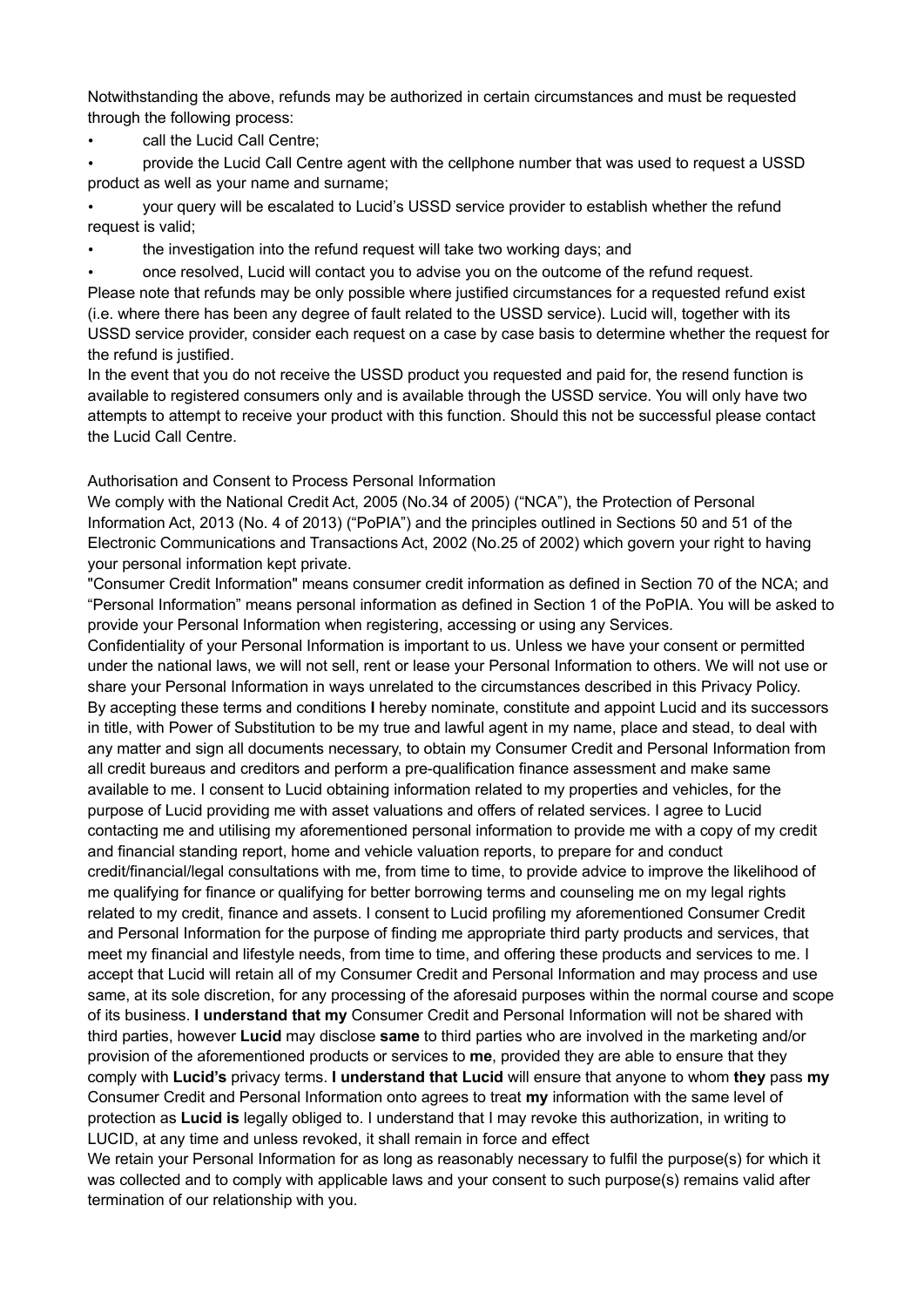Lucid aims to ensure that your Personal Information is accurately recorded. To be able to achieve this, we adhere to processes that help ensure and maintain data accuracy. We provide individuals with reasonable access to review and correct their Personal Information, as detailed in our website.

When gathering your Consumer Credit and Personal Information **Lucid** works with our data suppliers to increase their awareness of the importance of providing only Consumer Credit and Personal Information that is accurate, complete, and up to date. **Lucid** however, cannot alter the information reported by such data suppliers, unless the information is determined to be wrong, incomplete or inaccurate. If you do not agree with the accuracy of information **Lucid** has on file, we have procedures in place to ensure that such information is verified, and where appropriate, amended or corrected. We however rely on you to bring any such information challenges to our attention.

We maintain physical, technical and organizational safeguards to protect any data that we collect. We have adopted procedures to secure storage of Personal Information and are committed to working with our data suppliers to protect the security of Personal Information during any transfer to or from us.

# LUCID Services

#### Credit Report Service

Some of the Services will provide you with access to the Credit Report Service. The Lucid Credit Report provides you with the access to a copy of your credit report as defined by the National Credit Act. By subscribing to this service you consent and authorize Lucid to access your personal credit information in order to: (i) confirm your identity, (ii) compile and display your credit data related to your Credit Report, and (iii) provide related Services, which make use of your Credit Report data.

Credit Reports are a compilation of credit information that is reported to the registered and NCR approved consumer credit bureaus, by the various lending institutions and data providers with which you have accounts or services. The information contained in your Credit Report reflects the latest information provided to the bureaus. If you recently made a payment, opened a new account, or authorized an enquiry, it may not yet be reflected in the Credit Report, depending on the timing of the submission by the lender or data provider. Should any information on your credit report be incorrect, you may dispute the information by contacting the Lucid Call Centre.

# Credit Score Service

Some of the Services will provide you with access to the Credit Score Service. The credit score provided by Lucid is a generic Credit Bureau Consumer Credit Score. As with all credit scores, the actual numeric value may vary from credit bureau to credit bureau. Your Credit Score is designed to show you, by way of a number, the strengths and weaknesses of the information contained in your Credit Report. It serves as a personal benchmark that can help you improve your credit behavior. These types of score variances are natural and should not be cause for alarm.

Furthermore, it is not an endorsement or a determination of your qualification for credit. Lenders use credit scores, amongst other information, to help determine whether or not you are a good candidate for a loan and what interest rate you will pay.

There are various types of credit scores, and lenders can use a variety of different types of credit scores to make lending decisions. Like other credit scores offered to consumers, the Lucid Consumer Credit Score may not be the same score used by lenders or other commercial users, for credit decisions. Each lender will also have specific risk scorecards and underwriting standards. You should not assume that you will receive the same evaluation from each lender. As part of the underwriting process, they will incorporate additional information you provide and may obtain references. In addition, even if you are approved, the terms and conditions of loans vary from lender to lender.

Your Credit Score may change each time new information is captured in your Credit Report. If the information is not included in the applicable Credit Report, it will not be reflected in your Credit Score. Disputed items are not incorporated in the assessment of your Credit Score.

# Credit Monitoring & Alerts Service

Some of the Services will provide you with the Credit Monitoring & Alerts Service, relating to your personal credit report. The Credit Monitoring  $\&$  Alerts Service monitors your credit report for specific changes.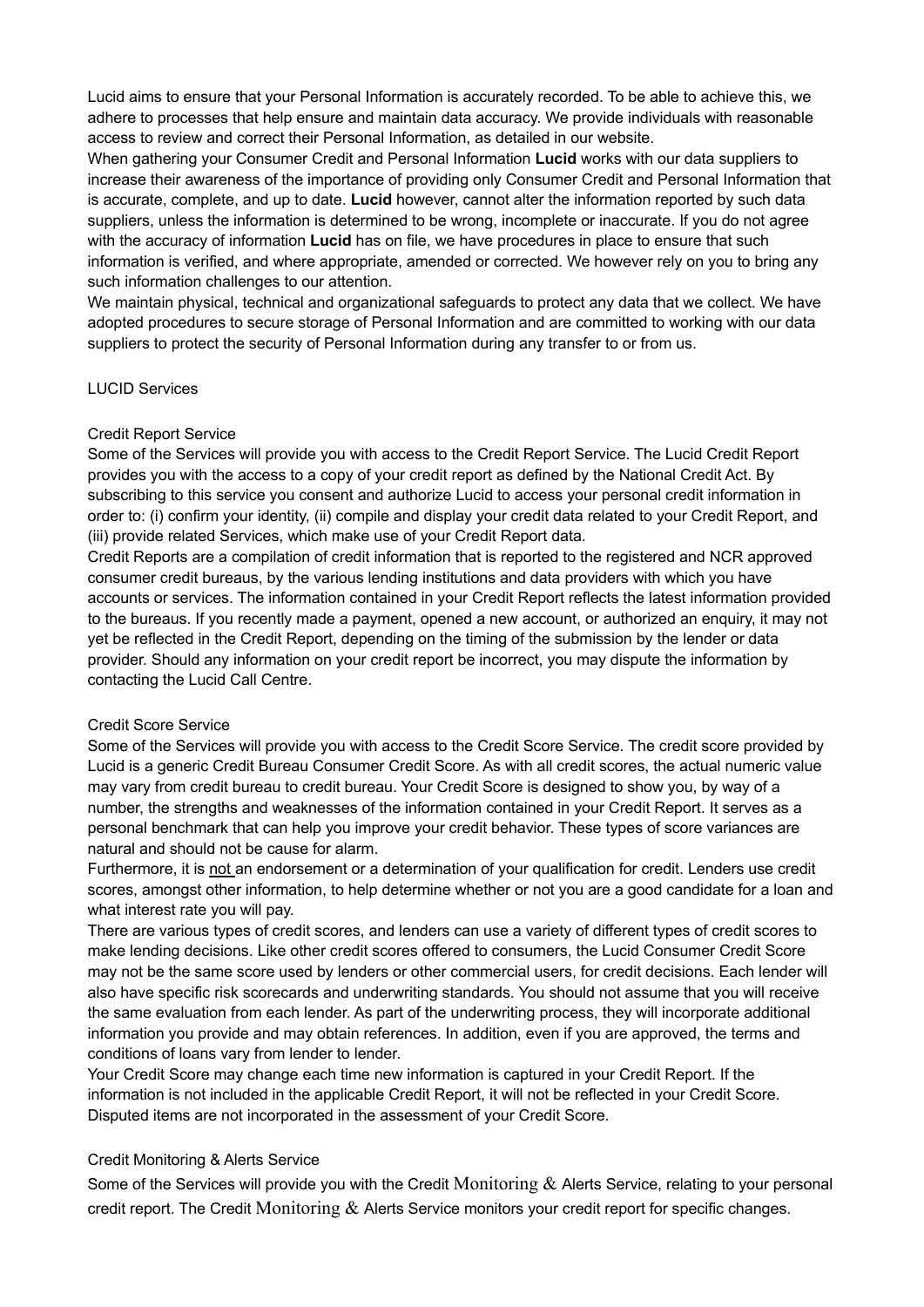These changes include the addition of a new enquiry, a new payment profile, a non-payment, or a default or judgment. Should our system detect one of these changes it will trigger an alert for you. By subscribing to the Credit Monitoring & Alerts Service, you acknowledge and agree that we may send you alerts, via your preferred method of communication as per your Lucid Profile, or through any other acceptable method determined by Lucid.

It is your responsibility to make sure your communication preferences and contact details are up to date, barring which we will not be able to deliver the alert communication. We may experience communication and system issues for time-to-time, which would prevent the delivery of the alert. We thus require that you log in at least once a month to your online profile to check for any new alerts as well as changes to your Credit Report. The Credit Monitoring & Alerts Service only monitors your Lucid Credit Report, and does not monitor, or cross-reference any credit reports held by any other credit bureau(s). Importantly credit enquiries made through other credit bureaus, will not be reflected on your Credit Report, nor will they trigger an alert.

# ID Monitor Service

Some of the Services will provide you with access to the ID Monitor Service. ID Monitor provides you with alerts when your monitored personal information is detected on the web. Should our system detect one of these instances it will trigger an alert for you. By subscribing to ID Monitor, you acknowledge and agree that we may send you alerts, via your preferred method of communication as per your Lucid Profile, or through any other acceptable method determined by Lucid.

You understand that we, to our best ability, monitor your personal information using certain proprietary technologies, parties and database information owned by or under license to us. We may experience communication and system issues for time-to-time, which would prevent the delivery of the alert. We thus require that you log in at least once per month to check your online profile for any new alerts.

Lucid is reliant on third parties to provide the ID Monitor Service and by accepting these Terms of Use, you acknowledge and agree that your information will be shared with these third parties in order to provide the service to you.

You acknowledge that the information you provide will be monitored on multiple versions of the web for your safety and as part of this service. You agree to only monitor your own personal information. You understand that for this service to operate beneficially, the onus lies on you to keep your personal monitoring information as up to date and as relevant as possible.

# Property Valuation Service

Some of the Services will provide you with access to the Property Valuation Service. The Lucid Property Valuation Report provides you with the access to a copy of your property report. By subscribing to this service you consent and authorize Lucid to access your personal credit information and personal information recorded at the relevant Deeds Office in order to: (i) confirm your identity, (ii) compile and display your property and home loan data related to your Property Valuation Report, and (iii) provide related Services, which make use of your Credit Report and Property Valuation data.

Property Valuation Reports are a compilation of credit information that is reported to the registered and NCR approved consumer credit bureaus, by the various lending institutions and data providers with which you have accounts or services and information from the Deeds Office. Should any information on your Property Valuation Report be incorrect, you may dispute the information by contacting the Lucid Call Centre.

The Property Valuation Service will provide you with access to a Property Valuation. The property valuation provided by Lucid is a desk-top valuation and is calculated by a proprietary algorithm. As with all automated valuation models, the actual numeric value may vary amongst service providers. Your Property Valuation is designed to give an indicative market value of your property. This is only a guide and in no way a conclusive valuation.

You understand that we, to our best ability, compile your personal information using certain proprietary technologies, parties and database information owned by or under license to us. We may experience communication and system issues for time-to-time, which would prevent the delivery of the Property Valuation Report.

Lucid is reliant on third parties to provide the Property Valuation Service and by accepting these Terms of Use, you acknowledge and agree that your information may be shared with these third parties in order to provide the service to you.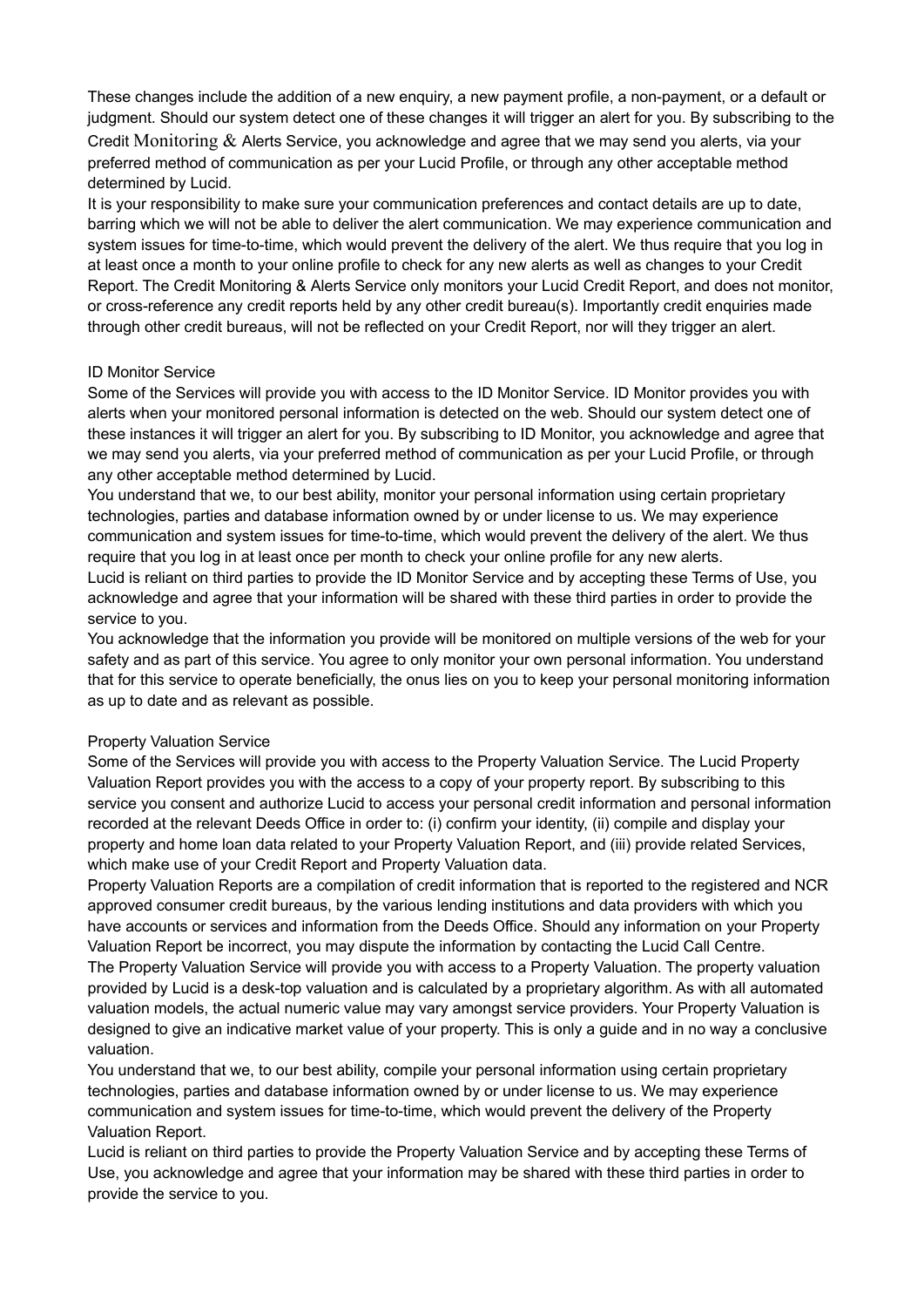Vehicle Valuation Service

Some of the Services will provide you with access to the Vehicle Valuation Service. The Lucid Vehicle Valuation Report provides you with the access to a copy of your vehicle report. By subscribing to this service you consent and authorize Lucid to access your personal credit information and personal information recorded at NATIS in order to: (i) confirm your identity, (ii) compile and display your vehicle and vehicle loan data related to your Vehicle Valuation Report, and (iii) provide related Services, which make use of your Credit Report and Vehicle Valuation data.

Vehicle Valuation Reports are a compilation of credit information that is reported to the registered and NCR approved consumer credit bureaus, by the various lending institutions and data providers with which you have accounts or services and information from NATIS. Should any information on your Vehicle Valuation Report be incorrect, you may dispute the information by contacting the Lucid Call Centre.

The Property Valuation Service will provide you with access to a Vehicle Valuation. The vehicle valuation provided by Lucid is a desk-top valuation and is calculated by a proprietary algorithm. As with all automated valuation models, the actual numeric value may vary amongst service providers. Your Vehicle Valuation is designed to give an indicative market value of your property. This is only a guide and in no way a conclusive valuation.

You understand that we, to our best ability, compile your personal information using certain proprietary technologies, parties and database information owned by or under license to us. We may experience communication and system issues for time-to-time, which would prevent the delivery of the Vehicle Valuation Report.

Lucid is reliant on third parties to provide the Vehicle Valuation Service and by accepting these Terms of Use, you acknowledge and agree that your information may be shared with these third parties in order to provide the service to you.

# USSD Service

The following products are available via Lucid's USSD service:

| <b>Your Credit Score</b> | This score provides you with a single three digit<br>number indicating what your credit report says about<br>your management of your existing credit. It is not<br>indicative of the scoring used by credit providers<br>when assessing applications for credit and is not an<br>instruction to lenders as to whether they should<br>approve or decline you for credit - it is merely a<br>generic credit score generated by Lucid. |
|--------------------------|-------------------------------------------------------------------------------------------------------------------------------------------------------------------------------------------------------------------------------------------------------------------------------------------------------------------------------------------------------------------------------------------------------------------------------------|
| Your Account<br>Status   | This shows the total value of your credit accounts<br>listed by Lucid as well as a percentage breakdown by<br>credit type.                                                                                                                                                                                                                                                                                                          |
| Your Credit<br>Summary   | This is a summary of your credit report, including a<br>breakdown of your positive listings (such as your<br>debt balance and number of active and closed<br>accounts); as well as your negative listings (such as<br>judgments, defaults, and notices).                                                                                                                                                                            |
| How You<br>Compare       | This shows you where your credit score ranks<br>amongst other South Africans relative to their Lucid<br>scores.                                                                                                                                                                                                                                                                                                                     |

To be eligible for the USSD service you require:

• a valid cellphone number that is linked to your Lucid credit record (i.e. the cellphone number used by you when accessing the USSD service must be a number that is reflected on your Lucid credit report (this is a security requirement for protection of your personal information); and

• sufficient funds in your cellphone account. If you have insufficient funds in your cellphone account the requested product will not be delivered to you.